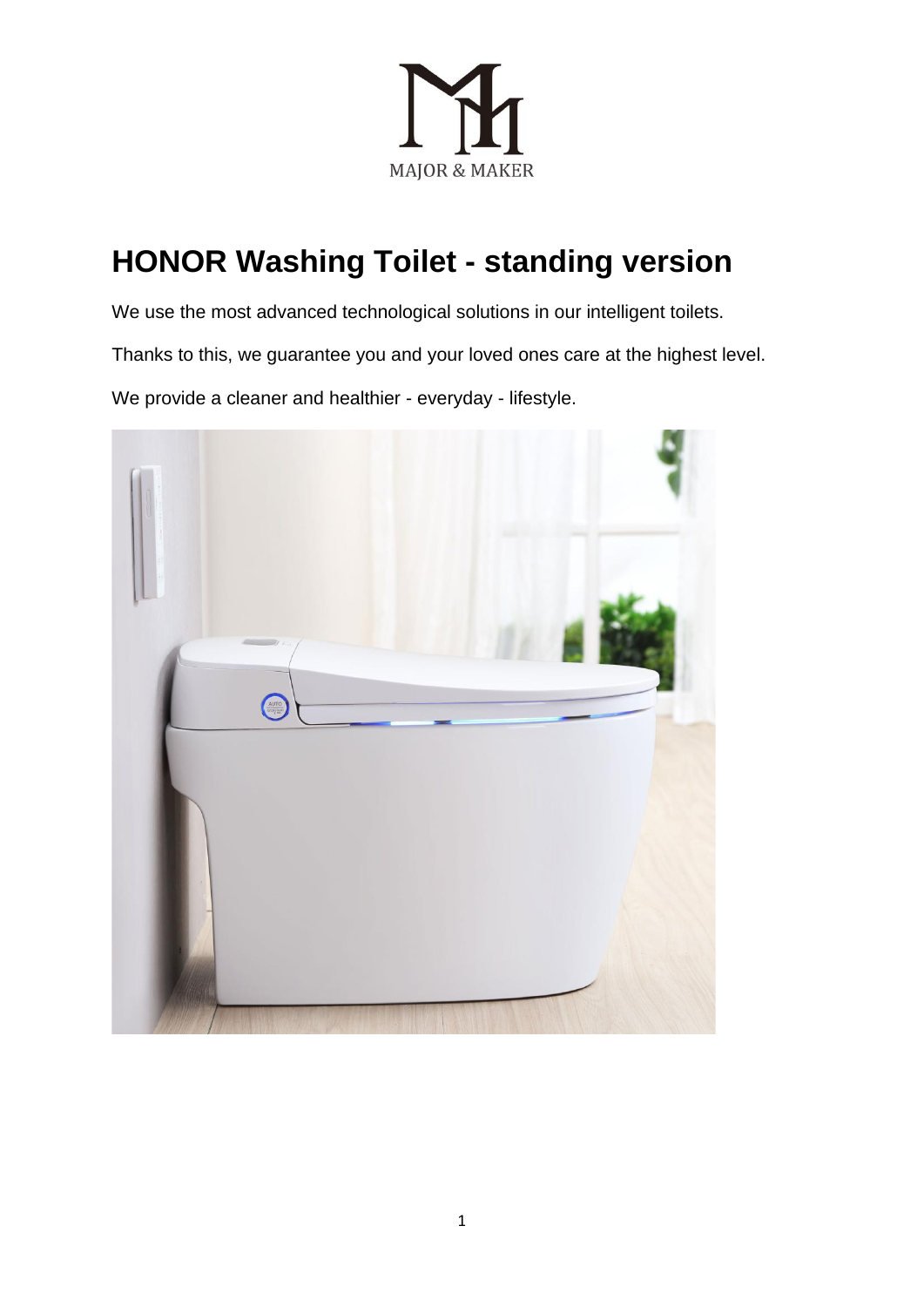

### **DESCRIPTION**

The Major & Maker HONOR shower toilet is a complete device consisting of a standing toilet equipped with advanced bidet functions.

A modern, wireless remote control with a memory of individual settings makes using the device a pure pleasure.

The product has an integrated, automatic water flushing system that draws water directly from the source. The standing toilet does not require connection to a concealed frame, thanks to which you will save on additional expenses and you will gain more free space in the bathroom.

The shower toilet is connected to a cold water supply, an electric socket and a sewage drain located behind the device (wall or floor drain located as close to the wall as possible).

There is no need to fix the toilet to the floor due to the weight of the product.

The device has a built-in heating system that provides unlimited access to hot water with the possibility of setting the temperature level and pressure of the washing water.

The heated seat not only provides a pleasant feeling, but also allows the body to relax and comfortably meet its biological needs.

In addition to the washing programs, the device is equipped with, among others, the function of drying with warm air, which allows you to abandon toilet paper once and for all.

The automatic flushing function is a very hygienic solution, as there is no need to press the flushing button. Water can rinse automatically:

-after getting up from the toilet

-before using the drying function, so that the process takes place in comfortable and clean conditions

- when you put your foot in the sensor area when the toilet seat and toilet lid are open

The built-in carbon filter actively and effectively absorbs unpleasant odors, thus increasing the comfort of use.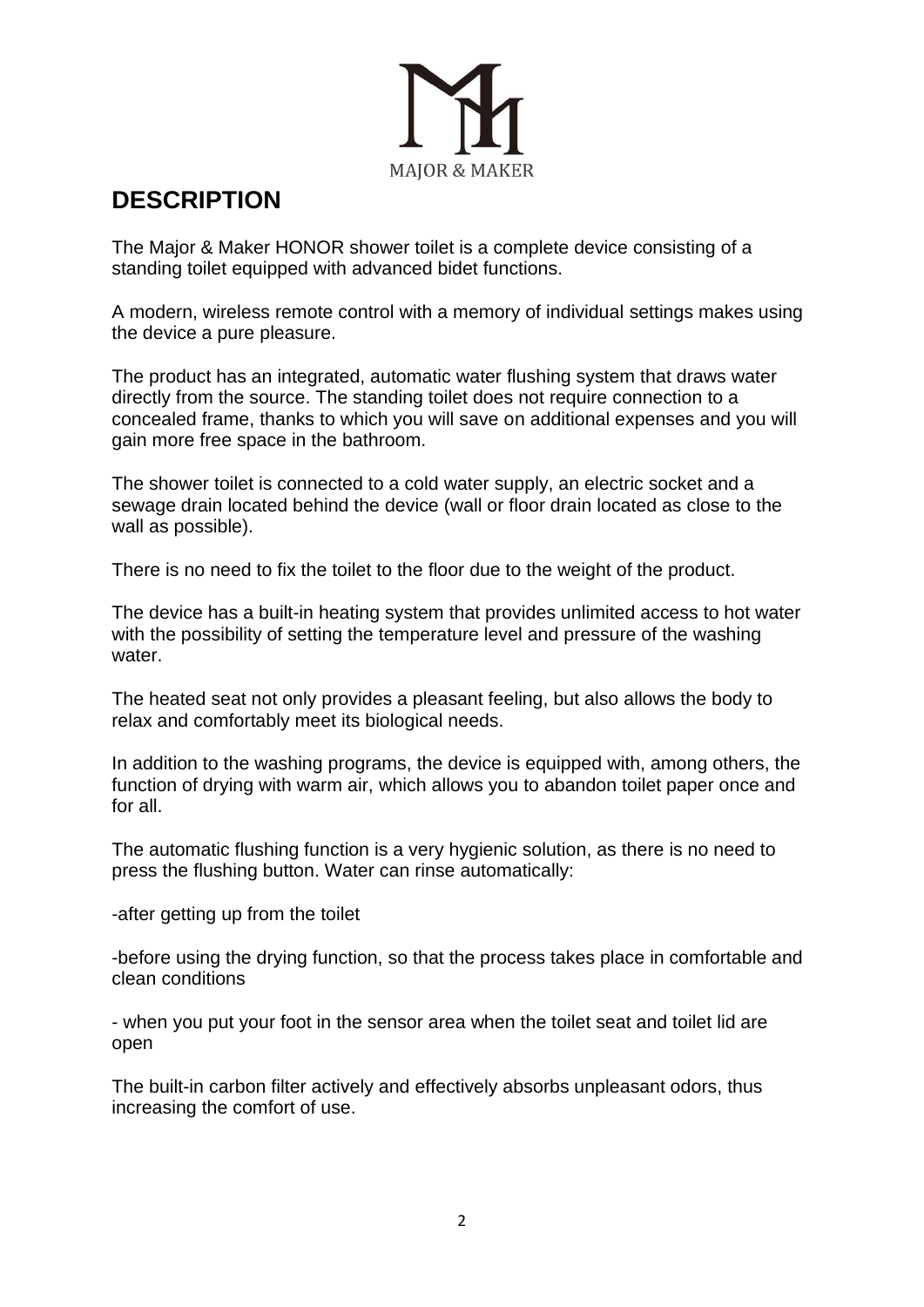



Major & Maker - perfect cleanliness at the touch of a button.

The Major & Maker company was established with the idea of creating automatic bidets.

The Major & Maker shower toilet is the answer to an easier, more comfortable and healthier everyday toilet.

Our devices provide the highest-class cleanliness and efficiency in caring for hygiene and comfort for you and your family at the touch of a button.

A shower toilet is an optimal combination of efficiency and comfort of use with an extraordinary design and simple, intuitive operation.

The Major & Maker HONOR shower toilet is a premium device that is currently one of the most technologically advanced electronic bidets available on the market.

Using the Major & Maker HONOR shower toilet reduces the risk of bacterial infections in the intimate areas. Water is the purest and most effective natural hygiene care product for even the most delicate part of the body.

Thanks to the HONOR Major & Maker toilet, you can easily take care of perfect hygiene for yourself and your loved ones.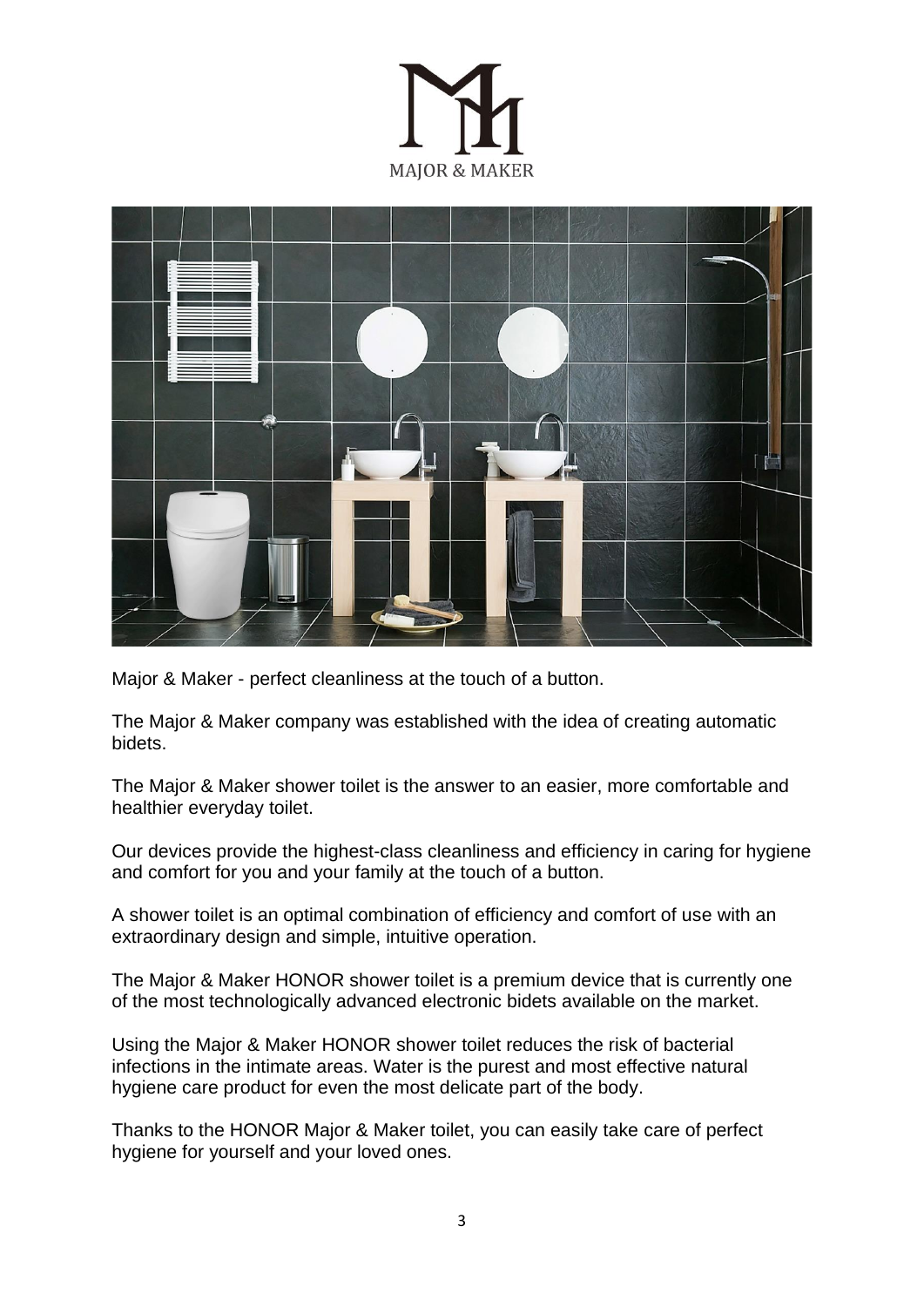



## **FUNCTIONS**

- Convenient and intuitive remote control. Access to selected functions on the button panel on the side. Built-in LED display.
- High-quality stainless steel washing nozzle with two independent wash water jets, resistant to dirt and corrosion.
- Self-cleaning of the washing nozzle before and after washing.
- Rear and front washing function using unlimited hot water (heating power: 1300W, water consumption 0.5l / min - 0.9l / min, temperature adjustment options: room, 30 ° C, 35 ° C, 40 ° C).
- Built-in washing water tank with a capacity of 0.3l to ensure a stable water flow pressure. Automatic water change to fresh water every 72 hours.
- Advanced capacity-flow heating system guarantees immediate heating and stable water temperature during washing.
- Additional ceramic valve that protects the inside of the installation against limescale.
- Option to switch the nozzle operation mode (spot washing, massage, turbo mode with intense water pulsation, which supports the defecation process).
- The ability to adjust the level of water pressure (4 adjustment options in the range 0.08MPa - 0.75MPa).
- Possibility to adjust the position of the nozzle deflection (4 adjustment options depending on your preferences).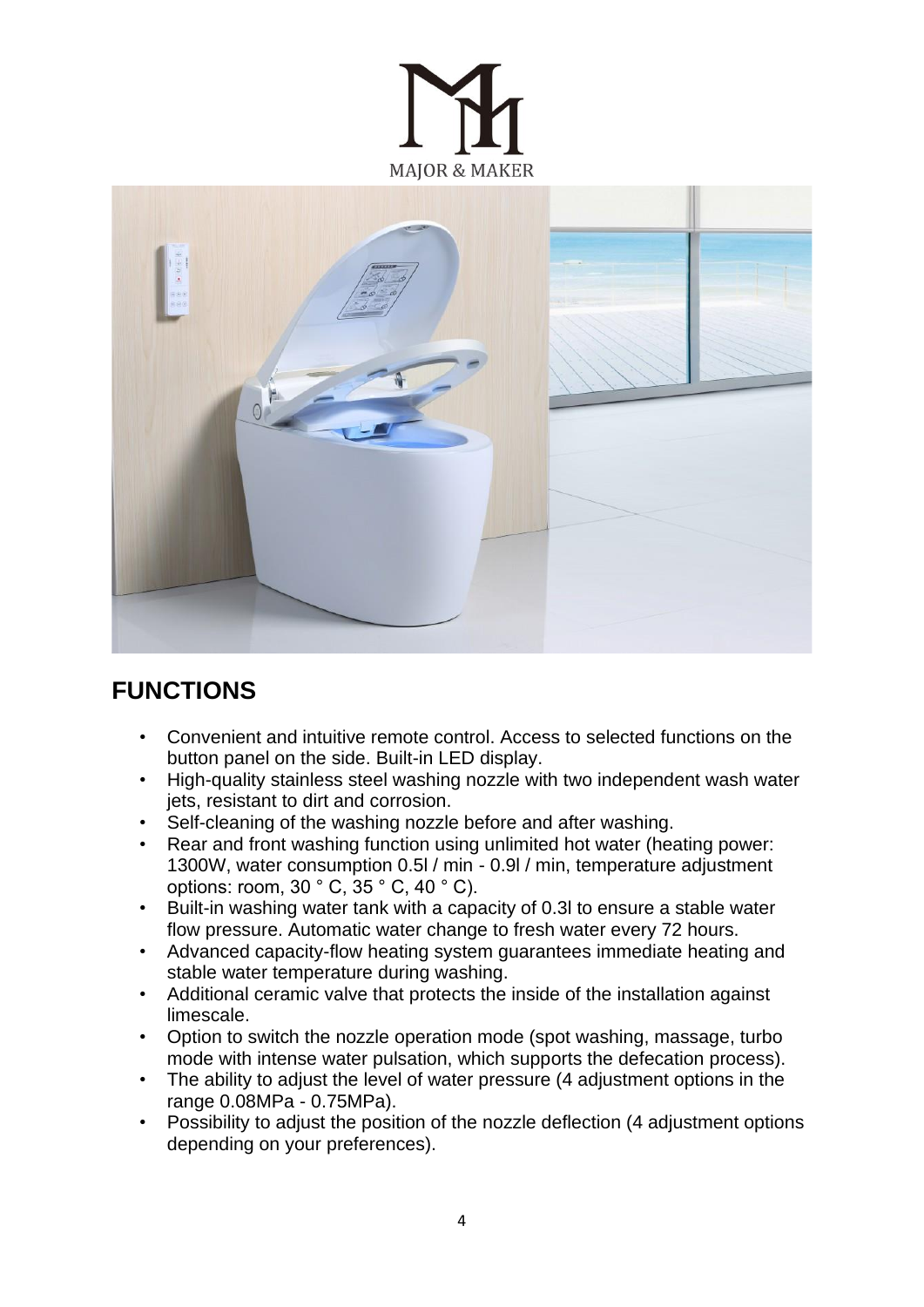

- Built-in stainless steel dryer. Drying function (heating power: 200W, temperature adjustment options: room, 45 ° C, 50 ° C, 55 ° C).
- Baby washing mode (quick washing and drying with working parameters suitable for children).
- Automatic mode (the entire cycle from washing to drying).
- Heated seat (heating power: 50W, temperature adjustment options: room, 30  $\degree$  C, 35  $\degree$  C, 40  $\degree$  C).
- ECO mode for energy saving in which the seat and water are not heated while the sensor detects no presence.
- The toilet seat and lid have a sag buffer, so they can close slowly and silently.
- The cover of the toilet seat and toilet lid is made of high-quality ABS materials, resistant to discoloration, bacterial deposition, UV radiation and fire.
- Built-in system that draws the flushing water directly from the source, so you can save space in the bathroom, as there is no need to build a rack with a tank. Rinsing water consumption: 4.5l.
- Function of mechanical flushing of water in the absence of electricity.
- The function of automatic siphon flushing of water and cleaning the interior of the toilet with a spiral jet.
- Built-in charcoal bamboo odor trap.
- For the sake of long service life, high-class electronic components have been used that are designed for failure-free operation for a period of 8 to 15 years.
- The function of illumination of the inside of the shell.
- Attractive appearance, the quality of the materials used and a uniform coating that makes it easy to keep the device clean.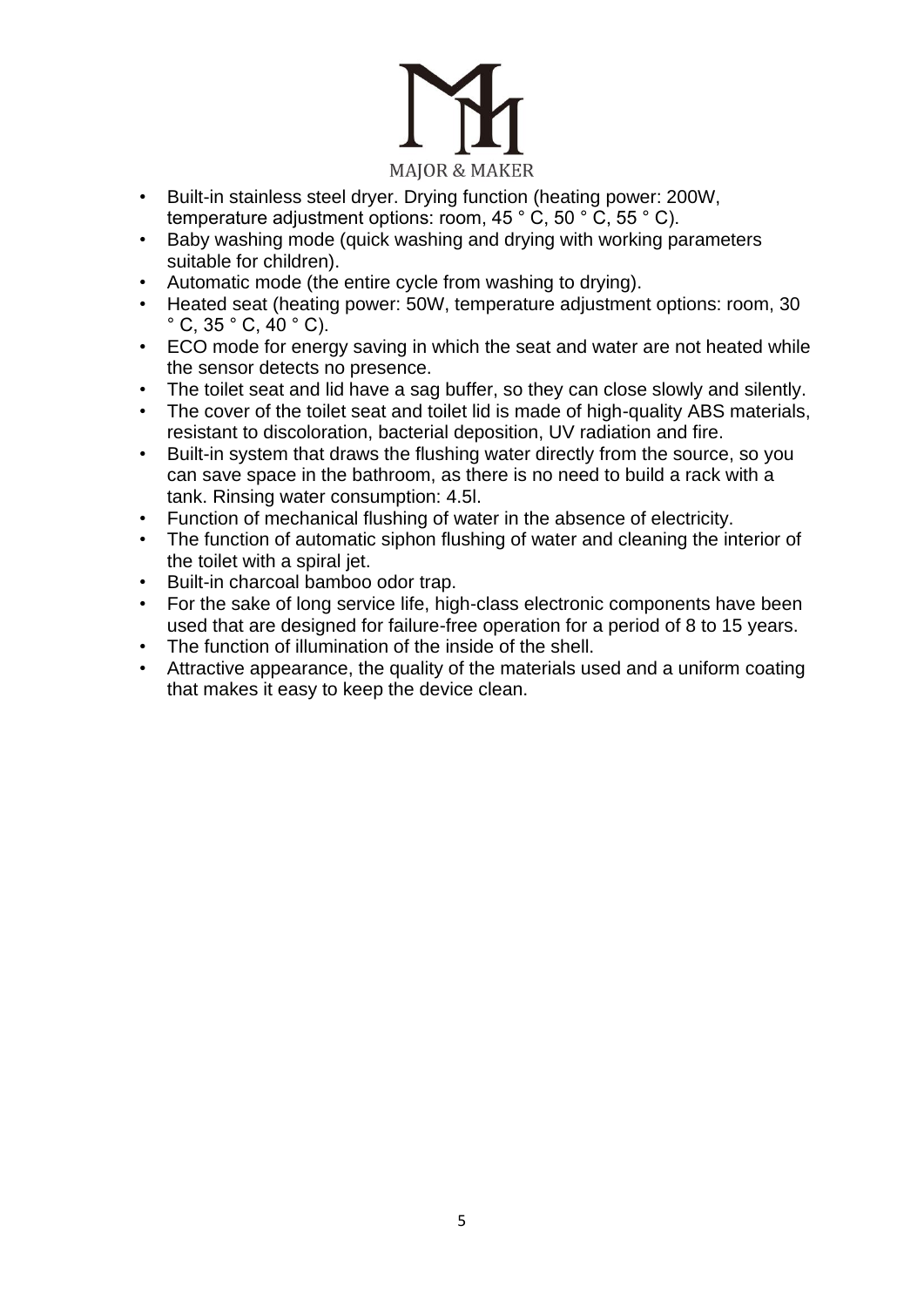

#### **SPECIFICATION**